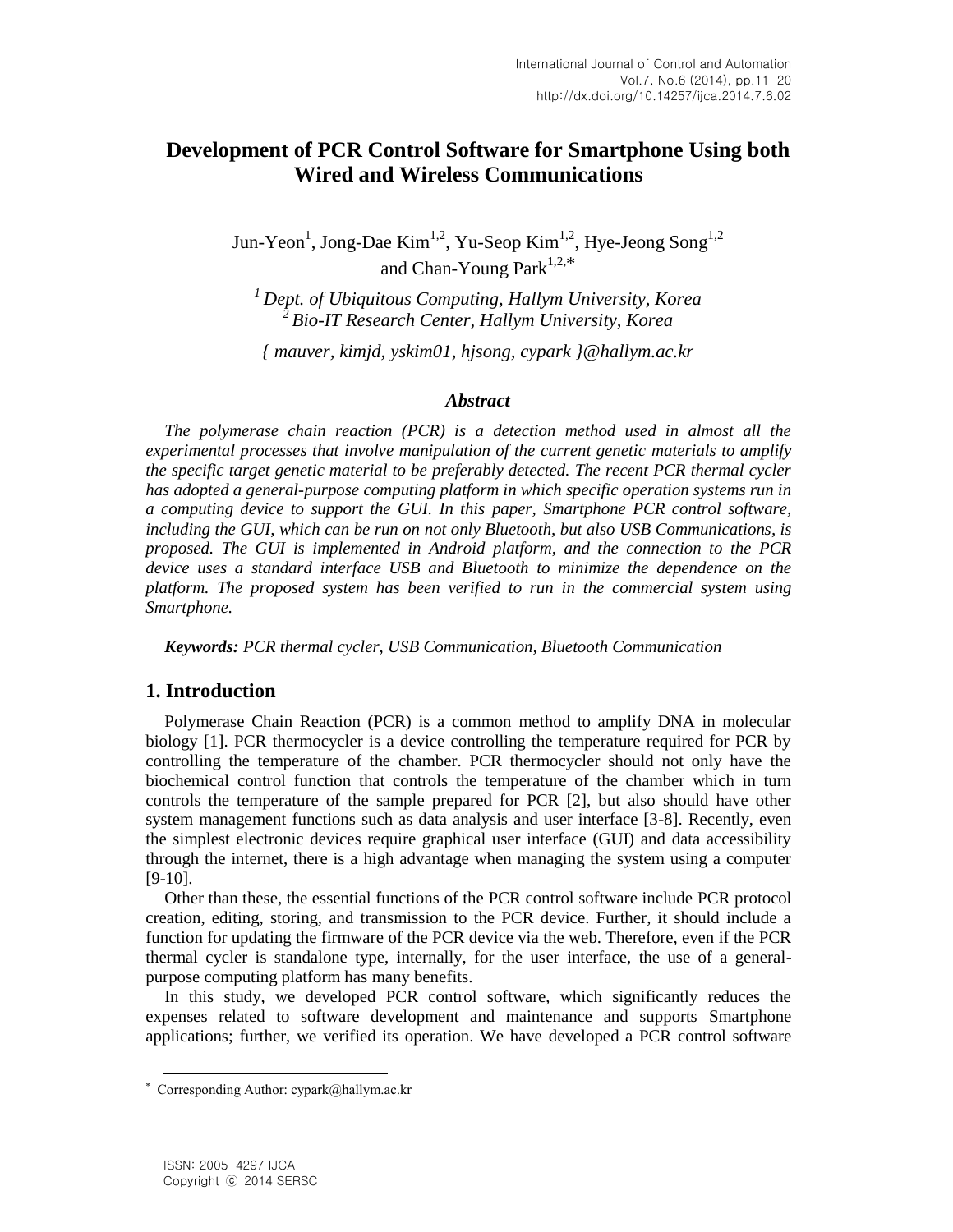using the USB communication in reliable wired environment as well as using Bluetooth communication in convenient wireless environment. The Smartphone connected to the PCR device by the USB and Bluetooth; this minimized the dependence on the platform.

In most thermal cycler, the all-in-one device has the GUI. Since the computing device performing GUI takes the possession of the cost, it makes the PCR device be expensive. We had developed low-cost PCR device in which a PC that is the general computing platform performs GUI and the PCR device only concentrate the basic function of PCR as controlling temperature [11]. The proposed PCR control software was applied to this PCR device. The PCR control software was designed to run on all Smartphones by supporting the Bluetooth [12] and USB communication.

And we made the update function of the firmware of the PCR device through web. This means that if the PCR device meets an unrecoverable systematic problem, then it can be automatically updated without bothering the user. Through this function, the maintenance cost will be dramatically reduced.

This paper introduces the protocol of PCR and communication protocol in Section 2, presents detail implementation method and actual application in Section 3, and the conclusion is made in Section 4.

## **2. PCR Protocol and Communication Protocol**

The PCR device uses a heater and a fan for heating and cooling; further, other than basic functions such as temperature measurement, it should have a protocol processing function by which the PCR protocol, consisting of a permutation of a temperature and time pair, is interpreted, thereby maintaining the required temperature for a given period of time.

Table 1 is the example of the protocol used in PCR thermal cycling. The No. 1 item in the table implies that a temperature of 95°C was maintained for 30 seconds for warming up the chamber. No. 2, 3, and 4 pertain to the processes of PCR degeneration, restoration, and extension, respectively, and convey that the amplification process occurred once up to this point. The GOTO label is for the flow control, indicating the cycle to return to the No. 2 for 34 times. The example consists of 35 cycles in total. In general, the PCR is completed by inserting the last extension process such as No. 5.

| Labe            | Temperature<br>$(\mathcal{C})$ | Duration(sec |
|-----------------|--------------------------------|--------------|
|                 | 95                             | 30           |
| 2               | 95                             | 30           |
| 3               | 55                             | 30           |
|                 | 72                             | 30           |
| <b>GOT</b><br>O | 2                              | 34           |
| 5               | 72                             | 180          |

### **Table 1. Protocol Example**

This protocol can be stored, modified, and deleted by the PCR control software to be run later. The PCR control software sends data via the Bluetooth interface or USB interface to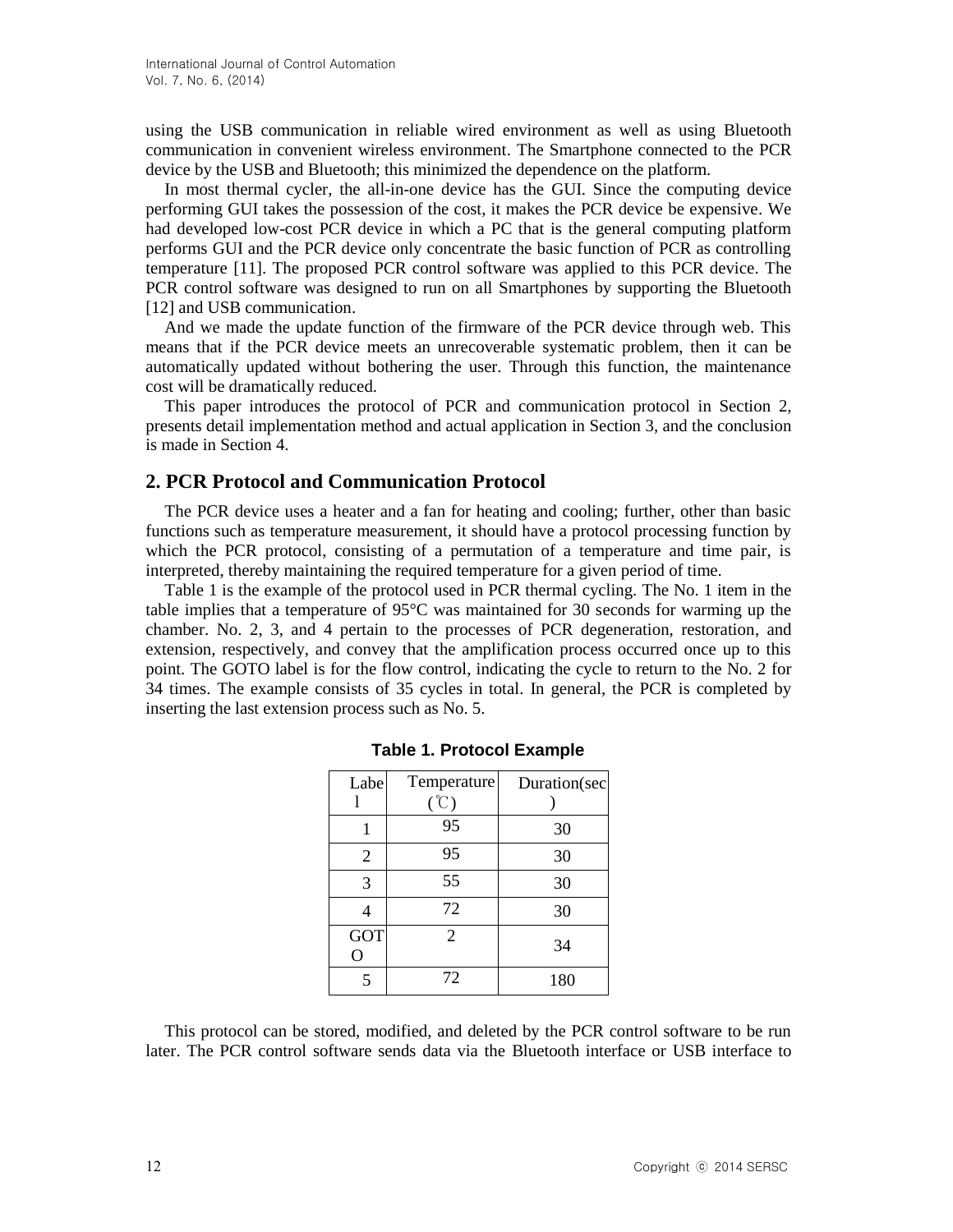control the devices or transmit the PCR protocol to the PCR devices. To transmit data, messages in Table 2 are used.

| Message       | <b>Function</b>                               |  |
|---------------|-----------------------------------------------|--|
| <b>STATUS</b> | Get status of PCR                             |  |
| TASK_WRITE    | Write TASK to PCR machine                     |  |
| TASK_END      | Notify user that TASK is successfully written |  |
| GO            | Start PCR protocol                            |  |
| <b>STOP</b>   | Stop PCR protocol                             |  |

**Table 2. Function of each Message**

Table 2 shows the messages shown in the GUI of the Smartphone and its functions. 'STATUS' message receives the status of the PCR thermocycler every 0.1 seconds after it is connected to the Smartphone. The reply of this message includes the current temperature and TASK of the PCR machine, and the remaining time. If there is a malfunction in the PCR thermocycler, or if the TASK value that increases the temperature is too high, the PCR protocol stops and the error value is transmitted to the Smartphone. 'TASK\_WRITE' message and 'TASK\_END' message determine the duration and temperature for each steps of the PCR protocol. 'GO' message orders the PCR thermocycler to start with the given TASK values. 'STOP' message can end the PCR protocol manually. The interaction diagram between the PCR controller and smartphone is shown in Figure 1.



**Figure 1. Interaction between PCR Controller and Smartphone**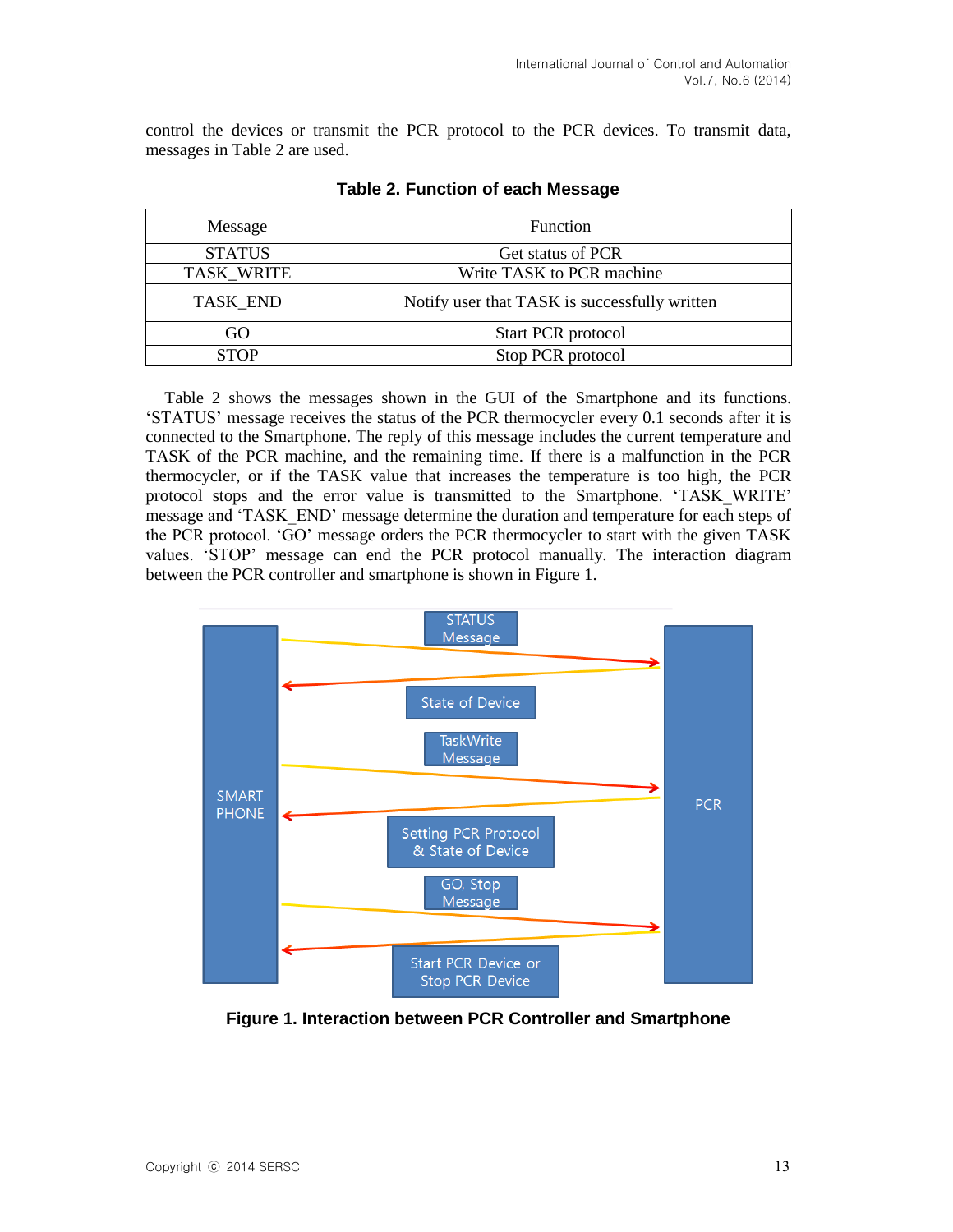# **3. Realization**

The PCR device used for the experiment was MyPCR from Labasis Inc. shown in Figure 2 [11]. A Smartphone controlled the operation through the Bluetooth or USB. Once a RUN command was given from the controller to PCR, the PCR device was run normally even if the connection was disconnected because it can operate as an independent device. Using this device, the proposed software which could be run in Smartphone environment was implemented.



**Figure 2. Labasis My PCR Device**

The following four parts were implemented in Smartphone software: the Bluetooth communication system, the USB communication system, the GUI configuration, and the web interface. The Android platform includes support for the Bluetooth network stack, which allows a device to wirelessly exchange data with other Bluetooth devices. The application framework provides access to the Bluetooth functionality through the Android Bluetooth APIs, These APIs let applications wirelessly connect to other Bluetooth devices, enabling point-to-point communication. In case the Bluetooth communication, when you click the software "Start" button to search for Bluetooth devices around, trying to connect with the PCR device. If the connection is completed, it is possible to write data in communication.

The USB communication also support in Android platform. This function is acts as the USB host, powers the bus, and enumerates connected USB devices. After installing the software, connecting the PCR device, software is automatically executed. When the software is executed, attempts to communicate the USB device, if the connection is successful, getting the serial number of the current device and it is possible to run the PCR device by transmitting the PCR protocol by "Start" button. If the connection is failed, ends the program.

From the GUI, the serial number of the current device or chamber temperature and the LID temperature were checked through the received data, as well as the remaining time of the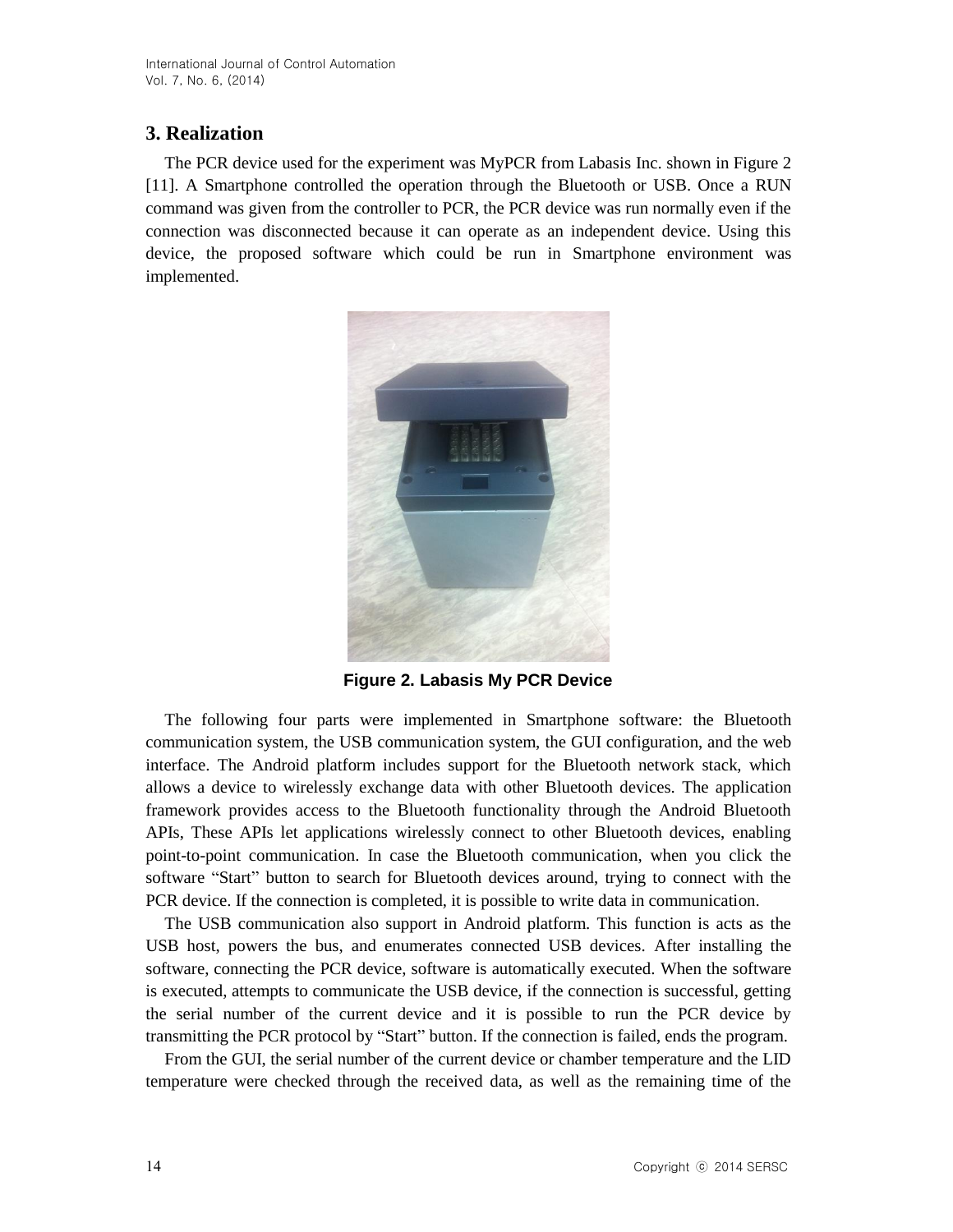protocol currently running, and the label location of the running protocol. "Protocol" button is possible to creation, modification, deletion of the protocols. After the protocol was show the Main UI, display the current temperature and remaining time. Once a connection was made with the PCR device, the version of the firmware, which was installed from the device, was checked first. Then, the up-to-date firmware version was checked via the web server, and if the version was not up-to-date, the most recent version was downloaded from the web server and stored. Then, once the PCR device was modified to be run in the boot loader mode, the updated firmware was loaded. Once updating was completed, the PCR device would rerun automatically. If the PCR control software showed the serial number correctly, the update was completed. Smartphone is always connected to the network, it can easily update. When the device was not connected to the Internet or the web server was down, the PCR device was controlled via the loaded firmware.



**Figure 3. Android Smartphone Main UI**

Figure 3 illustrates the Smartphone main UI of the PCR control application. Main UI will show you what the status of the LED device of PCR and the remaining time of the protocol name and protocol, which has been read with the Protocol button. Also, it displays in real time the temperature of the Chamber and the PCR connected serial number, the temperature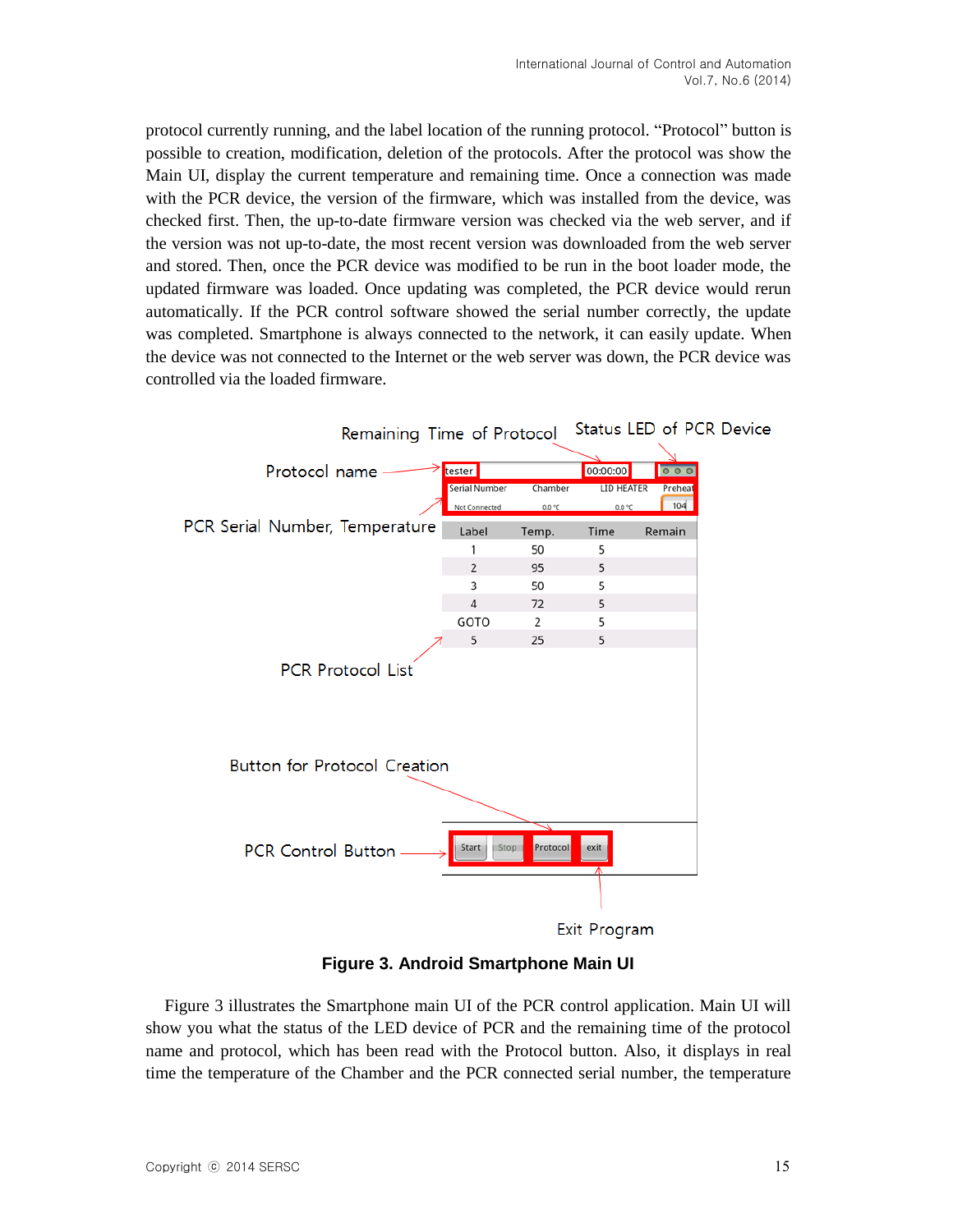of the LID heater. The user can create their own TASK and save them in a list by pressing the 'Protocol' button, and also choose which TASK to send from the list. When a protocol(TASK) is selected, the 'Start' button activates. If the application is Bluetooth, the Bluetooth devices are detected by pressing the 'Start' button, and the protocol(TASK) is only transmitted when MyPCR is selected from the list of devices. If the application is USB version, the protocol(TASK) is transmitted and received the PCR status information.

| tester Protocol Setting |      |      |             |  |  |
|-------------------------|------|------|-------------|--|--|
| Label                   | Temp | Time |             |  |  |
| 6                       |      |      | GOTO<br>Add |  |  |
| Label                   |      | Temp | Time        |  |  |
|                         |      | 50   | 5           |  |  |
| 2                       |      | 95   | 5           |  |  |
| 3                       |      | 50   | 5           |  |  |
| 4                       |      | 72   | 5           |  |  |
| GOTO                    |      | 2    | 5           |  |  |
| 5                       |      | 25   | 5           |  |  |
|                         |      |      |             |  |  |

Save Cancel

# **Figure 4. Android Smartphone Protocol Generation UI**

Figure 4 is a UI to create a protocol for communicating with MyPCR. You can set the operation temperature for seconds. GOTO Label is a means to move only the value of the Time to Label which is set to Temp. You can enter a value for the temperature in the range that can be controlled by MyPCR, and setting a value of 0 Time, an infinite amount of time to work.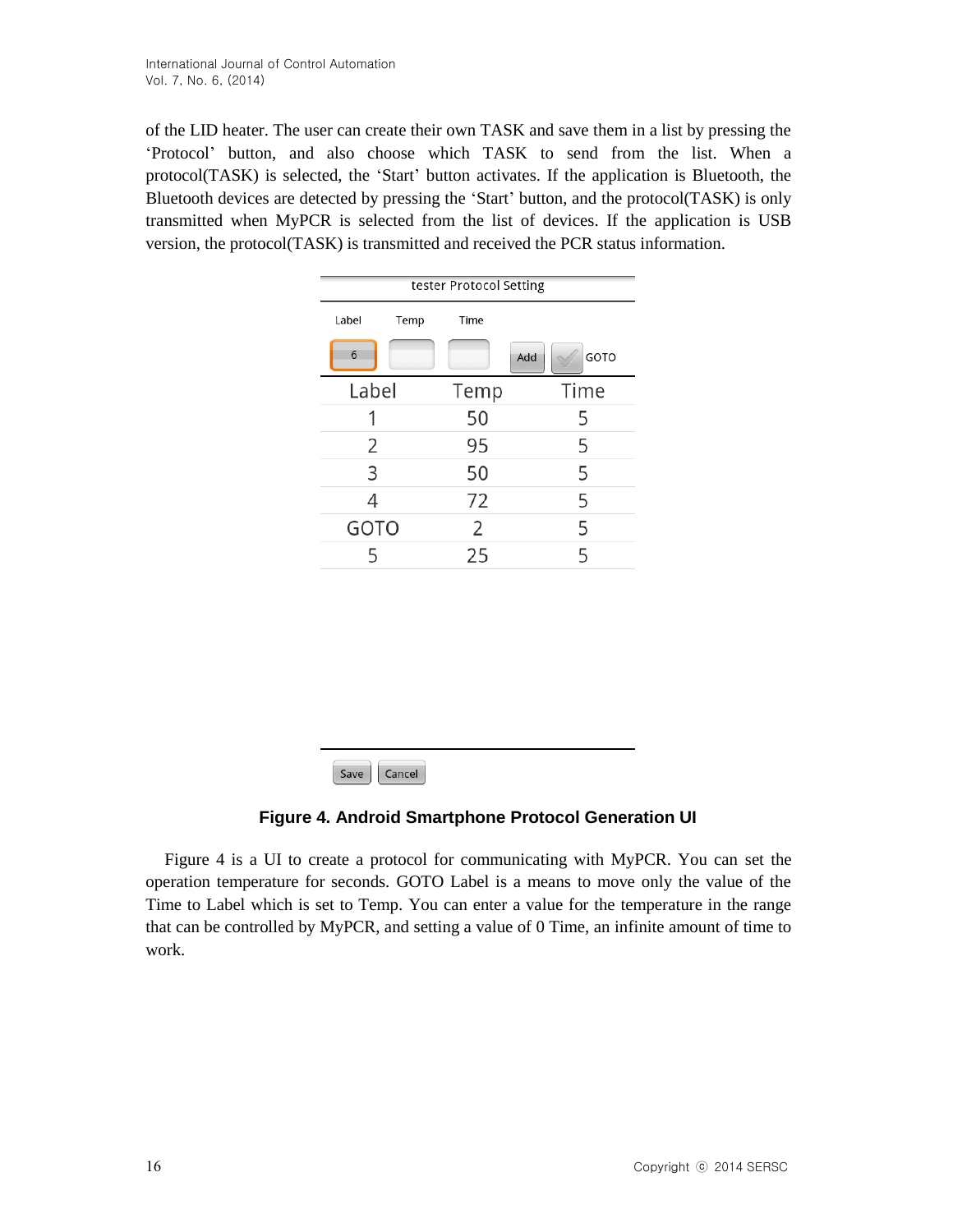

**Figure 5. Flow chart of the PCR control program**

Figure 5 shows the flow chart of the PCR control program. Once a connection was done with the PCR device, a timer was run to transmit the STATUS message in every 0.1 seconds, thereby receiving the status of the device. When the PCR is connected, if the Start button is pressed, then the software sends the protocol information to be read to the PCR device. In this time, the software stops the STATUS timer and transmits the value of the protocol with TASK\_WRITE message. If the transmission of the whole contents of the protocol is done, the software sends TASK\_END message along with GO message which can make the PCR device run with the received protocol. Just after sending the GO message, the software runs the STATUS timer to receive the recent status of the PCR device. When the PCR device was running, if the control program was started, the protocol list and the device information running in the current device were fetched and displayed.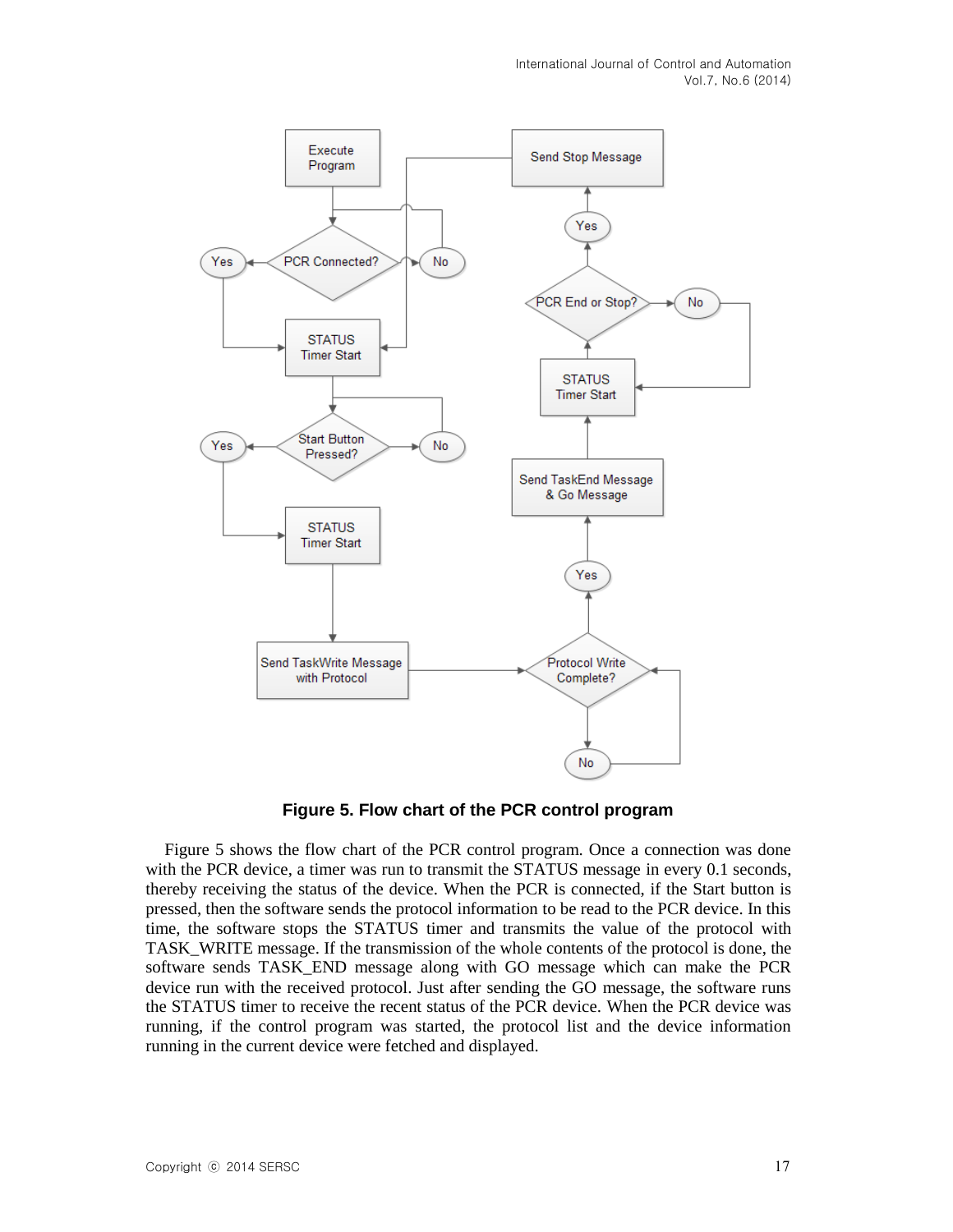## **4. Conclusion**

This paper, by using the Bluetooth and USB communication with Smartphone to develop a PCR control software, because to reduce the installation costs by reducing the need for host PC. By increasing the stability of the communication support USB communication as compared to PCR control software that was only support Bluetooth communication, it is possible to be able to support the PCR control software on all the type of Smartphones. Through these developments, not only was the cost of the PCR device reduced, but the inconvenience of PCR use in a small laboratory environment was also minimized. If the developed PCR control software that supported multi-communications use has a function that monitors multiple PCR devices at the same time, one Smartphone can run multiple PCRs with minimal effort at the same time, and hence, the costs related to the PCR purchase and installation can be reduced significantly.

## **Acknowledgements**

The research was supported by Basic Science Research Program through the National Research Foundation of Korea(NRF) funded by the Ministry of Education, Science and Technology(2013R1A1A2013490) and Hallym University Research Fund, 2013 (HRF-201310-015).

## **References**

- [1] C. R. Newton and A. Graham, "PCR", BIOS Scientific Publishers Limited, United Kingdom, **(1994)**.
- [2] W. J. Benett and J. B. Richards, Danvile, CA(US), "PCR thermocycler", patent No.: US 6,503,750 B1, Livermore, Danvile, CA(US), **(2003),** pp. 5-7.
- [3] P. C. Chena, D. S. Park, B. H. You, N. Kim, *et al*., "Titer-plate formatted continuous flow thermal reactors: Design and performance of a nanoliter reactor", Sensors and Actuators B, vol. 149, **(2010),** pp. 291-300.
- [4] K. H. Chung, Y. H. Choi and M.Y. Jung, "Natural Convection PCR in a Disposable Polymer Chip", IEEE SENSORS Conference, **(2009).**
- [5] T.-M. Hsieh, C. -H. Luo, F. -C. Huang, J. -H. Wang, *et al*., "Enhancement of thermal uniformity for a micro thermal cycler and its application for polymerase chain reaction", Sensors and Actuators B, vol. 130, **(2008)**, pp. 848-856.
- [6] K. Shen, X. Chen, M. Guo and J. Cheng, "A microchip-based PCR device using flexible printed circuit technology", Sensors and Actuators B, vol. 105, **(2005)**, pp. 251-258.
- [7] Q. Zou, Y. Miao, Y. Chen, U. Sridhar, *et al*., "Micro-assembled multi-chamber thermal cycler for low-cost reaction chip thermal multiplexing", Sensors and Actuators A, vol. 102, **(2002)**, pp. 114-121.
- [8] J. H. Wang, L. -J. Chien, T. –M. Hsieh, C. –H. Luo, *et al*., "A miniaturized quantitative polymerase chain reaction system for DNA amplification and detection", Sensors and Actuators B, vol. 141, **(2009)**, pp. 329- 337.
- [9] J. D. Kim, Y. U. Lee and S. Kim, "Efficient hardware-software partitioning for a digital dental X-ray system", IEICE Trans. Fundamentals, vol. E86-A, no. 4, **(2003)**, pp. 859-865.
- [10] C. E. William, "User interface design for the engineer", Electro/96 International. Conference Proceedings Combined, **(1994),** pp. 415-419.
- [11] C.-Y. Park, J. -D. Kim, Y. -S. Kim, H. -J. Song, *et al*., "Cost Reduction of PCR Thermal Cycler", International Journal of Multimedia and Ubiquitous Engineering, vol. 7, no. 2, **(2012)**, pp. 389-394
- [12] J. -D. Kim, C. -Y. Park, J. Yeon, Y. -S. Kim, *et al*., "Development of PCR Controller and Smart-Phone Application based on Bluetooth Communication", International Journal of Multimedia and Ubiquitous Engineering, vol. 8, no. 5, **(2013)**, pp. 223-230.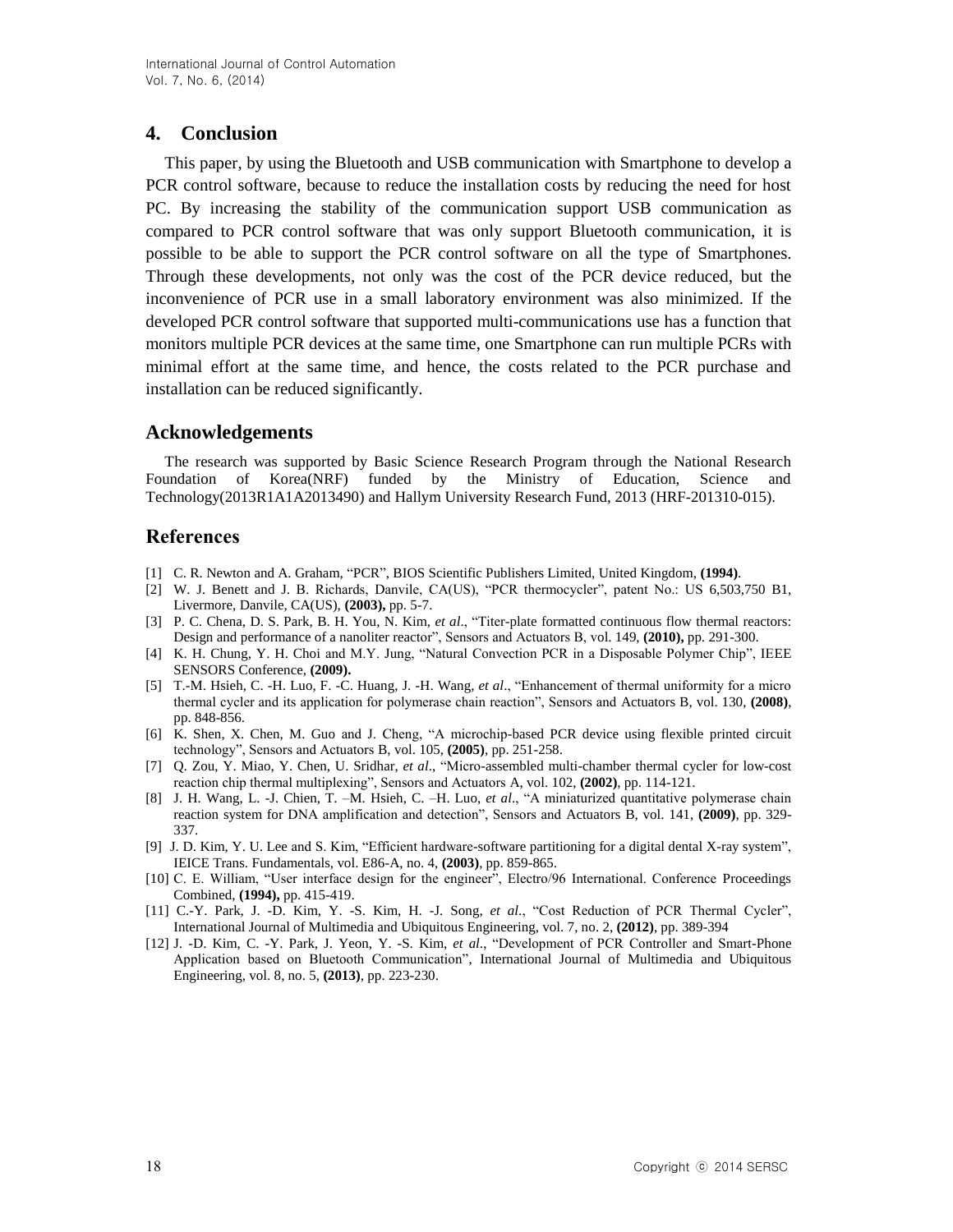# **Authors**



### **Jun-Yeon**

He is enrolled in a fourth-year student in Ubiquitous Computing major in Hallym University. He currently studies for a master's degree in Computer Engineering at Hallym University. His recent interests focus on embedded system and computing communication system.



### **Jong-Dae Kim**

He received the M.S. and the Ph.D. degrees in Electrical Engineering from Korea Advanced Institute of Science and Technology, Seoul, Korea, in 1984 and 1990, respectively. He worked for Samsung Electronics from 1988 to 2000 as an electrical engineer. He is a Professor in Department of Ubiquitous Computing, Hallym University. His recent interests focus on biomedical system and bioinformatics.



### **Yu-Seop Kim**

He received the Ph.D. degree in Computer Engineering from Seoul National University. He is currently a Professor in the Department of Ubiquitous Computing at Hallym University, South Korea. His research interests are in the areas of bioinformatics, computational intelligence and natural language processing.



### **Hye-Jeong Song**

She received the Ph.D. degree in Computer Engineering from Hallym University. He is a Professor in Department of Ubiquitous Computing, Hallym University. His recent interests focus on biomedical system and bioinformatics



#### **Chan-Young Park**

He received the B.S. and the M.S. from Seoul National University and the Ph.D. degree from Korea Advanced Institute of Science and Technology in 1995. From 1991 to 1999, he worked at Samsung Electronics. He is currently a Professor in the Department of Ubiquitous Computing of Hallym University, Korea. His research interests are in Bio-IT convergence, Intelligent Transportation System and sensor networks.